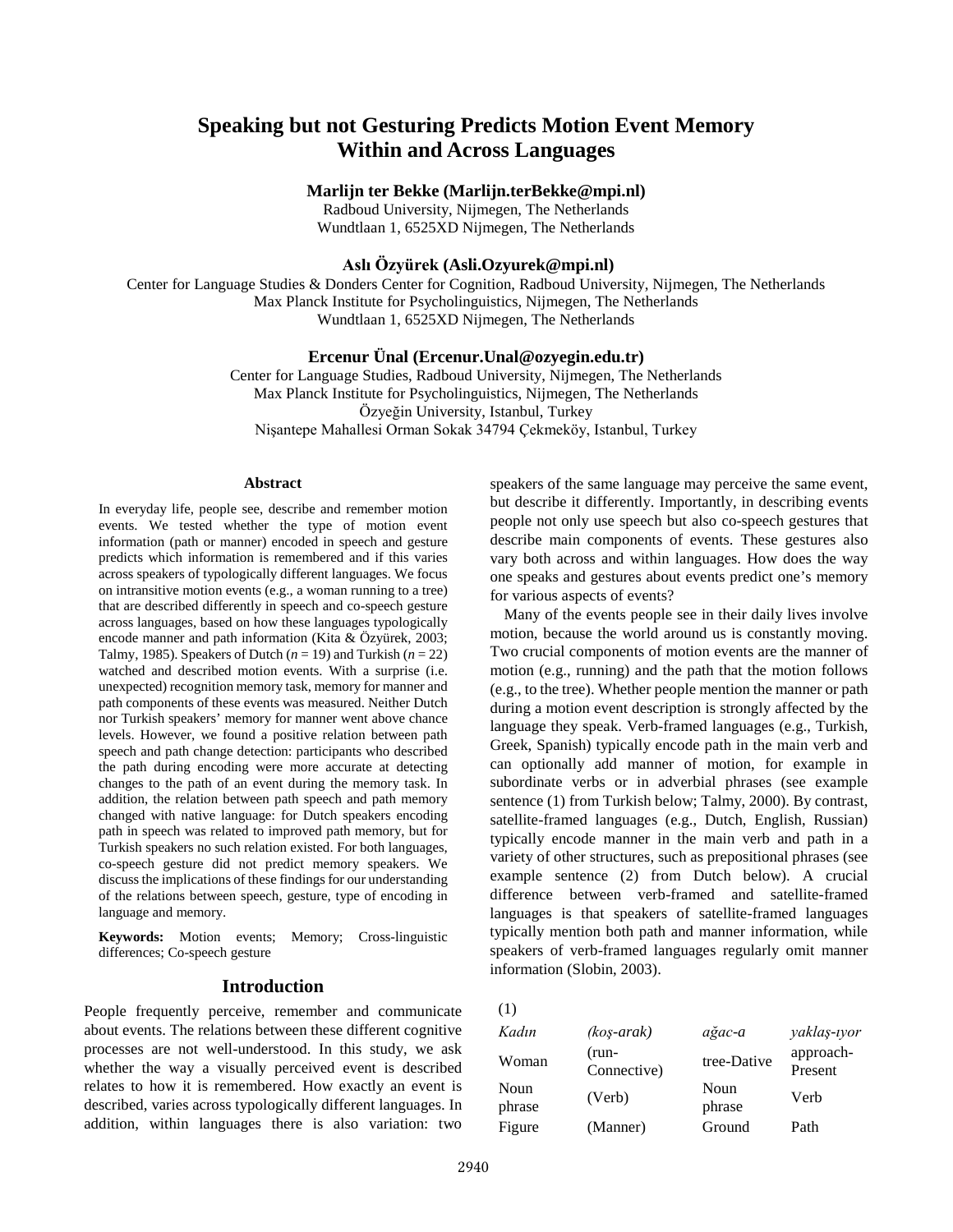| (2)            |        |             |             |
|----------------|--------|-------------|-------------|
| De vrouw       | rent   | naar        | de boom     |
| The<br>woman   | runs   | to          | the tree    |
| Noun<br>phrase | Verb   | Preposition | Noun phrase |
| Figure         | Manner | Path        | Ground      |

If speakers of different languages describe the same motion event differently, do they also remember the event differently? Prior work found no cross-linguistic differences in how speakers of verb-framed and satellite-framed languages remember manner and path (Engemann et al., 2015; Gennari et al., 2002; Papafragou et al., 2002; Papafragou, Hulbert, & Trueswell, 2008, but see Filipović, 2011 for differences using complex motion events). However, these studies simply compared speakers of verbframed and satellite-framed languages at the group level, without considering the variation within languages in terms of which motion event information is described. It remains unknown whether which information a speaker mentions in a particular motion event description may predict their later memory for that information, regardless of their native language. For example, if a speaker described the path of a motion event, do they remember that path better? In addition, how these specific descriptions might interact with native language to predict memory also remains unclear. For example, does describing path have a different effect on path memory for speakers of verb-framed languages compared to speakers of satellite-framed languages?

It is plausible that the information encoded in linguistic descriptions predicts memory performance for two reasons. First, it could be that the description is a window into the mental representation of the event: if a speaker describes the path, this might indicate that the speaker has mentally represented the path of the event. Therefore, the speaker may be more likely to remember the path (Papafragou et al., 2002). Second, it could be that the verbal description functions as an additional format in which the event is encoded in memory. This way, the description itself might be remembered and thus aid memory for the components encoded in the description (Papafragou et al., 2002). Indeed, it appears that what exactly is said in a motion event description is important for memory: speakers who described a path of motion later remembered this path better (Billman, Swilley, & Krych, 2000).

When investigating the link between descriptions and memory, it is important to keep in mind that language is multimodal (Vigliocco, Perniss, & Vinson, 2014). In fact, descriptions of events are often accompanied by iconic cospeech gestures. For example, while saying "The woman ran to the tree", a speaker might wiggle one's index and middle fingers in an inverted V-shape across space from left to right. Co-speech gestures can represent path, manner, or both in one gesture (Figure 1). Importantly, co-speech gestures accompanying motion event descriptions differ both across and within languages. In terms of cross-linguistic differences, the *form* of motion event co-speech gestures differs between speakers of verb-framed and satellite-framed languages (Kita & Özyürek, 2003). However, it is yet unknown whether there are cross-linguistic differences between speakers of verbframed and satellite-framed languages in terms of *how often* they gesture about path and manner, and whether this relates to their memory for path and manner. In addition, co-speech gesture production also differs within languages. Within speakers of a language, one element of motion might be gestured more often than another element for different events. Therefore, both speech and co-speech gesture need to be taken into account to see how differences within and across languages in motion event descriptions relate to motion event memory.



Figure 1: Gestures can represent only path (A), only manner (B) or both manner and path (C)

Indeed, prior work shows that gestures are related to event memory. For example, producing co-speech gestures when describing motion and action events leads to better memory for these events (Cook, Yip, & Goldin-Meadow, 2010). In addition, the specific action event information conveyed in gesture predicts the information later remembered (Koranda & MacDonald, 2015). These results are in line with research on the enactment effect, which shows that reading descriptions of action events and performing these actions leads to better memory for the descriptions that does only reading (for review, see e.g., Cohen, 1989). The involvement of the motor system could lead to richer memory representations, or to stronger memory representations (Madan & Singhal, 2012). These studies point to the importance of taking co-speech gestures into account when investigating the relation between motion event descriptions and memory.

## **The Present Study**

The main aim of the present study was to investigate whether the speech and co-speech gestures that speakers use to describe motion events predict their memory, and whether cross-linguistic differences in speech and gesture lead to cross-linguistic differences in memory. To test these questions, Dutch and Turkish speakers watched and described motion events, after which their surprise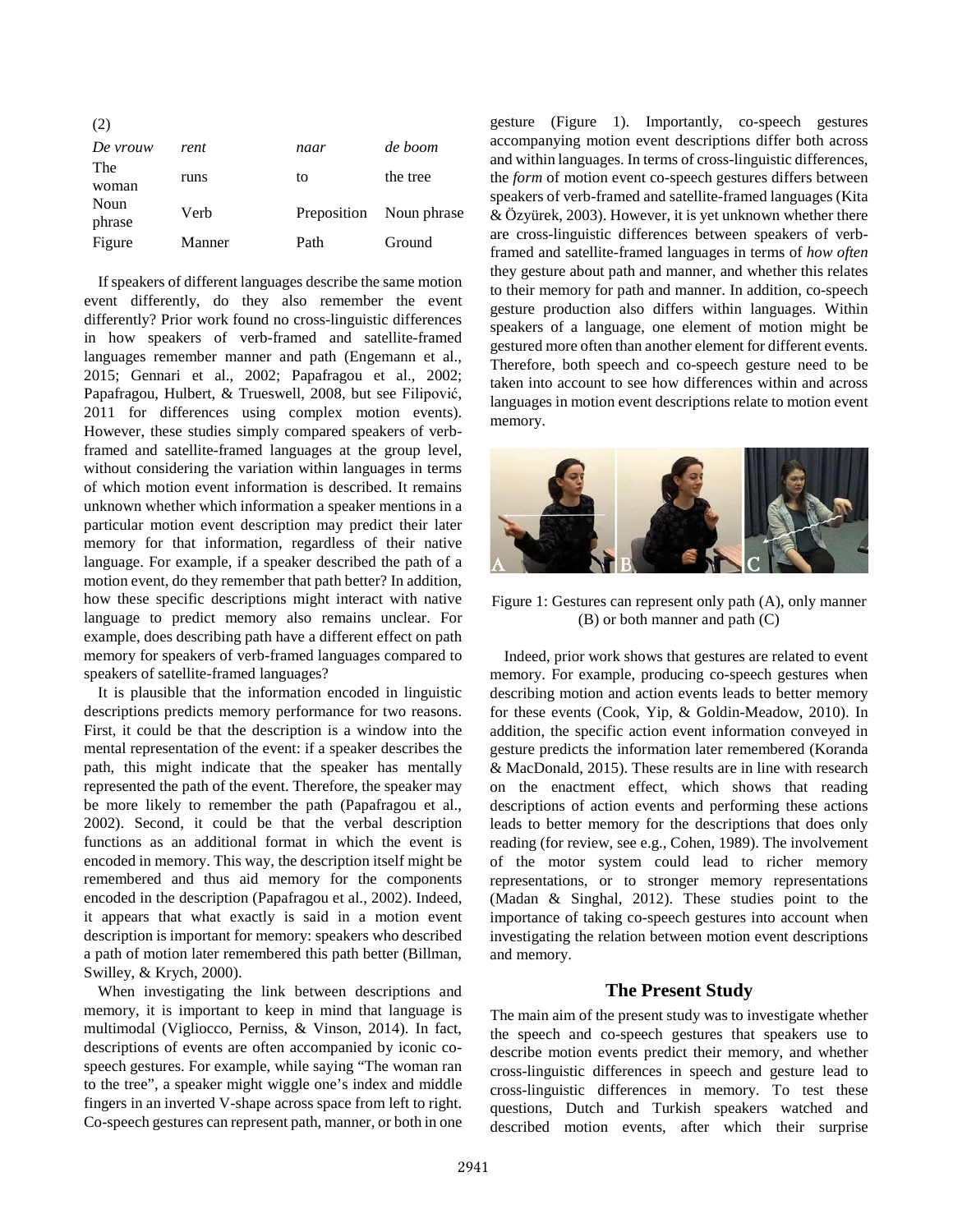recognition memory for manner and path was tested. We had the following predictions:

- (a) In general, we expected that encoding a motion event component in speech would predict better memory for that component.
- (b) Similarly, we expected that encoding a motion event component in gesture would predict better memory for that component.
- (c) Cross-linguistically, we expected Dutch speakers to encode manner more often in speech and gesture than Turkish speakers, due to the optional encoding of manner in Turkish. As a result, we expected Dutch speakers to have better memory for manner.

## **Method**

Participants. Data were collected from 19 adult native speakers of Dutch (15 females,  $M_{\text{age}} = 23$ ) and 22 adult native speakers of Turkish (16 females,  $M_{\text{age}} = 21$ ). Dutch speakers received monetary compensation for their participation. Turkish speakers received course credit for their participation.

**Materials.** Target events presented in the study phase consisted of 16 silent video clips that depicted a female actor moving with respect to a landmark object along a particular path with a particular manner (e.g., a woman hopped to a cactus). Each clip was 2500ms long. Each clip was created by combining four spontaneous manners of motion (run, hop, twirl, tiptoe) with four motion paths (to, into, from, out of). Sixteen additional video clips of transitive events served as fillers (e.g., a woman biting an apple).

In the memory phase, half of the events had a change to either the manner (e.g., a woman tiptoed instead of hopped to a cactus) or the path (e.g., a woman hopped from instead of to a cactus) of motion (Figure 2). The other half of the events remained the same. Of the 15 filler events, half remained the same and half involved an object change (e.g., a woman biting a banana).

**Procedure.** Each participant was tested in a quiet room at their university campus in their native language by a native speaker together with a confederate who served as an addressee.

In the study phase, participants saw 16 target and 16 filler events. Each trial started with a fixation screen of 1000ms, followed by the event shown for 2500ms. Then a gray screen appeared, during which participants described "what happened in the video" to the addressee. Participants' speech and gestures were videotaped for later coding. The memory task was presented immediately after the study phase. The memory task was a surprise for the participants, because this way the prospect of the memory task could not affect the production results. During the memory task, participants saw another set of events and for each event indicated whether they had seen this exact video before by pressing a button. In both study and memory phases, each participant saw the events in different randomized order.



Figure 2: Example of a manner change (hop became tiptoe; left panel) and a path change (to became from; right panel)

**Coding.** Descriptions of target events were coded for the presence of path and manner information in speech and gesture using ELAN software (Lausberg & Sloetjes, 2009) by a native speaker of the relevant language. In speech, manner information was coded as present if how the motion was performed was encoded with a manner verb (e.g., rennen; running – mostly in Dutch) or a manner verb subordinated to a path verb via a connective (e.g., koşarak; run-Connective – mostly in Turkish). Path information was coded as present if the change of location with respect to something was encoded with prepositions or spatial/directional nouns (e.g., naar (to), içine (inside)) or path verbs (e.g., gir (enter), yaklaş (approach)).

In gesture, manner information was coded as present if speakers produced a gesture representing the motion in a nonlinear way. Gestures could represent the manner from a third person perspective (e.g., for twirling, a manner gesture could involve the index finger turning in circles) or could be an enactment of the figure's posture during the movement (e.g., for running, a manner gesture could involve moving the arms up and down). Path information was coded as present if speakers deliberately traced the change of location with a body part chosen to represent the figure. Path gestures could trace the change of location in the lateral axis (either with a correct or incorrect direction) or in the sagittal axis (moving towards or away from the body). Points to the location of the landmark were not coded as path gestures. Gestures could either include one motion element (manner-only or pathonly) or a combination of both elements.

## **Results**

Data were analyzed with generalized binomial linear mixed effects modelling (glmer) with crossed random intercepts for Subjects and Items using *lme4* package (Bates et al., 2015) in *R* (R Core Team, 2018). This mixed effects approach allowed us to take into account the random variability that is due to having different participants and different items.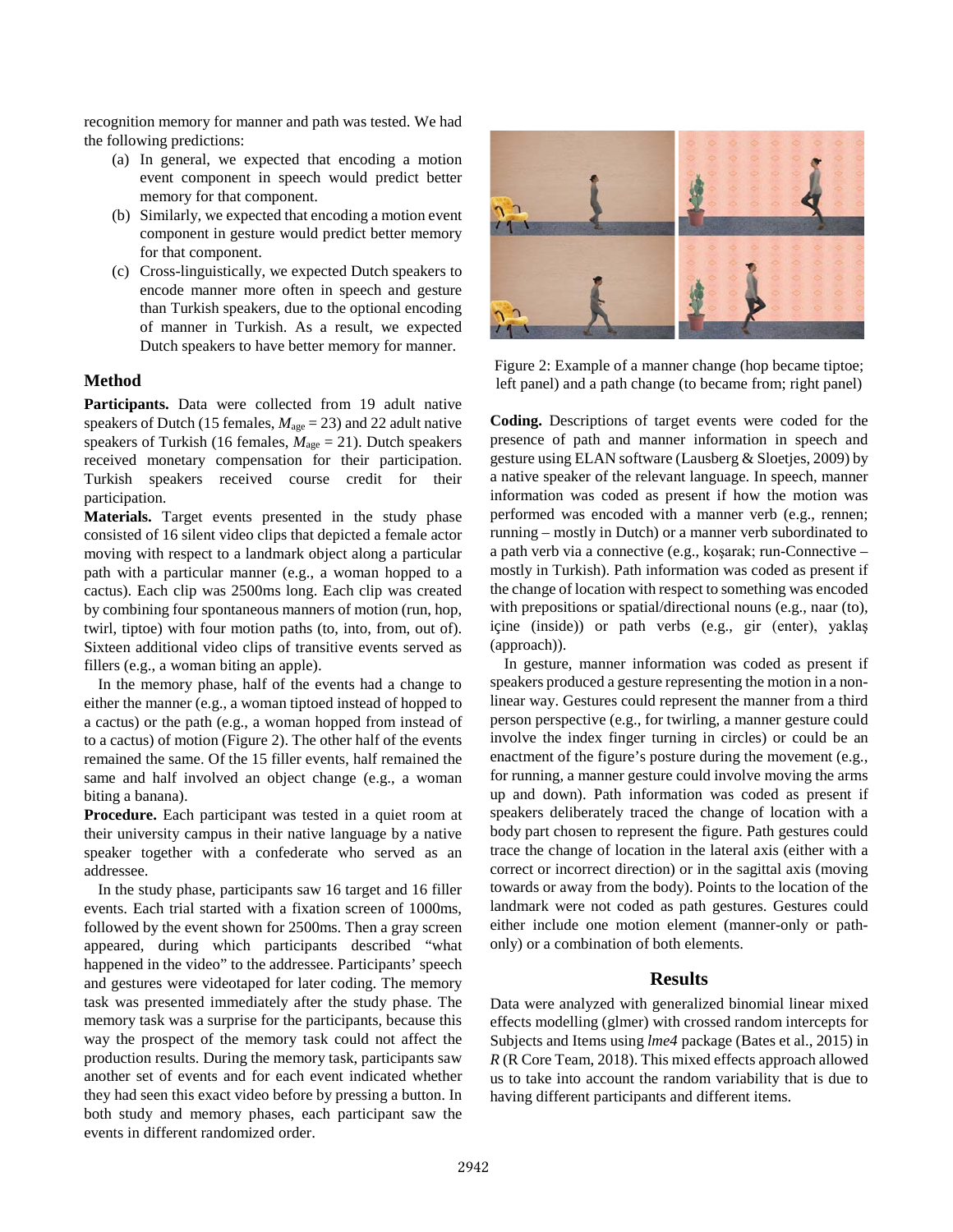#### **Speech and gesture production**

First, we tested whether there were cross-linguistic differences in how often path and manner components of motion events were mentioned in speech (Figure 3). We excluded three trials (two Dutch) in which the addressee talked and affected the speaker's speech production. A glmer model that tested the effects of Language (Turkish, Dutch) and Component (Path, Manner) on binary values for mention in speech  $(0 = no, 1 = yes)$  at the item level revealed only a main effect of Component ( $\beta$  = 3.41, *SE* = 1.50, *z* = 2.28, *p* = .02). Speakers mentioned Manner (*M* = 0.97) more often than Path  $(M = 0.72)$ . No other effects or interactions were significant. Furthermore, the proportion of mention of path and manner components in speech by Turkish and Dutch speakers were similar per specific types of path or manner (Table 1).



Figure 3: Event components encoded in speech. Error bars represent the standard error around the mean proportion of trials in which a component is mentioned per participant.

| Table 1: Proportions of event components encoded in |
|-----------------------------------------------------|
| speech for each manner and path type, separated by  |
| language.                                           |

|               |        | Language |       |
|---------------|--------|----------|-------|
|               |        | Turkish  | Dutch |
| <b>Manner</b> | hop    | 0.99     | 0.98  |
|               | run    | 0.99     | 1.00  |
|               | tiptoe | 0.91     | 1.00  |
|               | twirl  | 0.95     | 0.96  |
| Path          | to     | 0.67     | 0.56  |
|               | from   | 0.61     | 0.51  |
|               | into   | 0.95     | 0.90  |
|               | out of | 0.80     | 0.73  |

Next, we tested whether there were cross-linguistic differences in how often speakers gestured about path and manner components while describing motion events (Figure 4). We excluded the same three trials that were excluded from the speech data analyses. A glmer model that tested the effects of Language (Turkish, Dutch), Component (Path, Manner) and their interaction on binary values for whether a component was encoded in gesture in an event description (0  $=$  no, 1 = yes) revealed only a main effect of Language ( $\beta$  = -1.59, *SE* = 0.49,  $z = -3.24$ ,  $p < .01$ ). Turkish speakers (*M* = 0.48) gestured more often about both elements than Dutch speakers  $(M = 0.28)$ . No other effects or interactions were significant. These patterns were replicated in a follow-up analysis that selected only the trials in which speakers gestured, and thus eliminated the possibility that differences in gesture rates hide cross-linguistic differences in what speakers of Dutch and Turkish prefer to gesture about.



Figure 4: Event components encoded in gesture. Error bars represent the standard error around the mean proportion of trials in which a component is gestured per participant.

#### **Memory performance**

Beginning with filler events, Dutch  $(M = 0.99)$  and Turkish  $(M = 0.95)$  speakers had similar memory accuracy, indicating that the language groups were comparable in general memory performance. Furthermore, collapsed across language groups, memory for No change items  $(M = 0.78, SD = 0.15,$  $t(40) = 11.98$ ,  $p < 0.001$ ) and Path changes ( $M = 0.68$ ,  $SD =$ 0.26,  $t(40) = 4.29$ ,  $p < 0.001$ ) were significantly higher than chance level. However, memory for Manner changes ( $M =$ 0.40,  $SD = 0.26$ ,  $t(40) = -2.39$ ,  $p = 0.99$ ) did not differ from chance level. This suggests that the participants may have simply been guessing when there was a Manner change. In addition, looking at the distribution of Manner change detection accuracy, it was clear that almost all participants had poor manner memory. It was thus not the case that some participants' memory was very poor, while other participants' memory was good. Therefore, we did not further attempt to predict manner memory using speech, gesture and language, because we did not want to predict guessing behavior.

For predicting path memory, path mentions in speech that only used unspecific verbs (e.g., to advance) that do not indicate or imply the spatial relation between the figure and the landmark were analyzed together with no mention trials and were contrasted to path mentions with prepositions, spatial/directional nouns or path verbs. Because these unspecific path verbs could be used regardless of the trajectory of motion we reasoned that they would not aid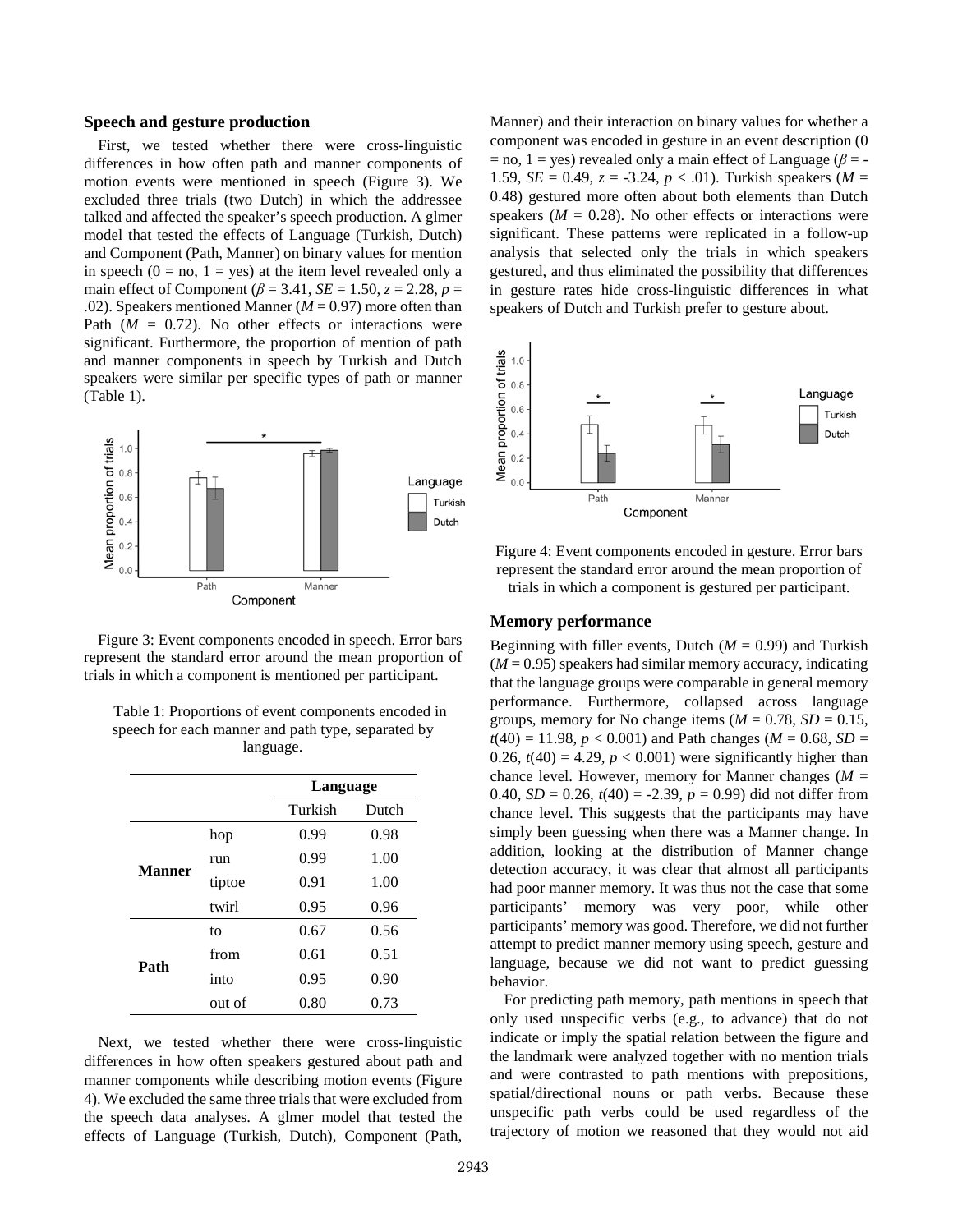memory. Following a similar reasoning for gestures, we analyzed path gestures in the sagittal axis together with no gesture trials and contrasted them to path gestures in the lateral axis with the correct direction. Path gestures in the lateral axis with the incorrect direction were excluded from the analyses because they might even hinder memory.

A glmer model tested the effects of Path in speech  $(0 = no$ mention, 1 = mention), Path in gesture (0 = no gesture, 1 = path gesture), Language (Turkish, Dutch) and Condition (No change, Path change) on binary values for whether an item was remembered ( $0 = no$ ,  $1 = yes$ ). The best-fitting model revealed a main effect of Condition as well as an interaction between Condition and Path in speech ( $\beta$  = 1.26, *SE* = 0.51, *z*  $= 2.46$ ,  $p = .01$ ): for No change items, speakers had similar accuracy regardless of whether Path was mentioned in speech; for Path changes accuracy was higher if Path was mentioned in speech than if it was not. There was also an interaction between Path in speech and Language ( $\beta$  = 1.57,  $SE = 0.58$ ,  $z = 2.71$ ,  $p < .01$ ): Dutch and Turkish speakers had similar accuracy when they did not mention Path in speech, but Dutch speakers had higher accuracy than Turkish speakers when they mentioned Path in speech (Figure 5). No other main effects or interactions were significant. Notably, there were no effects or interactions involving the factor Path in gesture. Thus, contrary to our expectations, gesturing about path did not predict better memory for path of motion. We turn to the significance of these findings below.





#### **Discussion**

We tested whether the speech and gesture used to describe a particular motion event predicts memory for that motion event, looking at variation across and within languages. Our study has five key findings. First, speakers of Turkish did not omit the manner more often than speakers of Dutch. Second, speakers of both Dutch and Turkish had chance level memory for manner of motion. Third, speakers who mentioned path in their speech were later more accurate at detecting changes to this path. Fourth, path mention in speech was positively related to path memory for Dutch speakers, but not for Turkish speakers. Finally, we found that speaking but not gesturing predicts memory for path information.

Regarding the production results, we did not replicate the classic typological finding that speakers of verb-framed languages omit the manner more often than speakers of satellite-framed languages (Slobin, 2003). Instead, we found that speakers of both Dutch and Turkish almost always mentioned the manner of motion. A possible explanation can be found in the stimuli used in the present study. In an attempt to increase manner memory, we used manners that were rather salient (tiptoe, twirl, hop, run). It is plausible that because these manners were so salient, speakers of Turkish deemed it important to mention them. This interpretation is in accordance with the finding that speakers of Greek, a verbframed language, mention the manner of motion much more often when it is not inferable for the listener compared to when it is inferable (Papafragou, Massey, & Gleitman, 2006). Although the cross-linguistic difference in manner omission has been reported many times, our findings show that withinlanguage encoding flexibility makes it possible that under certain conditions (e.g., for some events), such crosslinguistic differences can be diminished.

Our study was the first to directly compare memory for manners and paths, where the path and manner changes did not involve object changes, but manner and path changes for intransitive events (unlike e.g., Bunger, Trueswell, & Papafragou, 2012 investigating instrumental motion). The finding that path is remembered better than manner is in accordance with a previously reported developmental path bias in terms of categorization (Konishi et al, 2016; Pruden et al., 2012, 2013). It is possible that path is remembered better than manner because it is related more to intentionality or goal-directedness of the motion (Pourcel, 2004). Such a relation between intentionality and memory of motion is also found when comparing memory for goal paths (e.g., to) versus source paths (e.g., from). Goals are remembered better than sources, possibly because they are more informative about the figure's intentions (Lakusta & Landau, 2012; Papafragou, 2010). Notably, this goal-source asymmetry exists only for animate figures, who can have intentions (Lakusta & Landau, 2012).

Interestingly, while speakers were not successful at remembering the manner, they did almost always describe the manner. This dissociation indicates that in terms of manner, there is no strong correspondence between speech and memory. However, this overall comparison is based on data that is averaged across different participants, items, and languages. It is still possible that when these factors are taken into account, one might find a subtle relation between mentioning manner in speech and remembering manner. In future research, this can be tested if manner memory accuracy is increased to above chance level. Nevertheless, this overall dissociation between manner mention in speech and manner memory is still quite striking. This suggests that there are at least partly different criteria for which motion event information is important to describe to another person and for which motion event information is important to remember.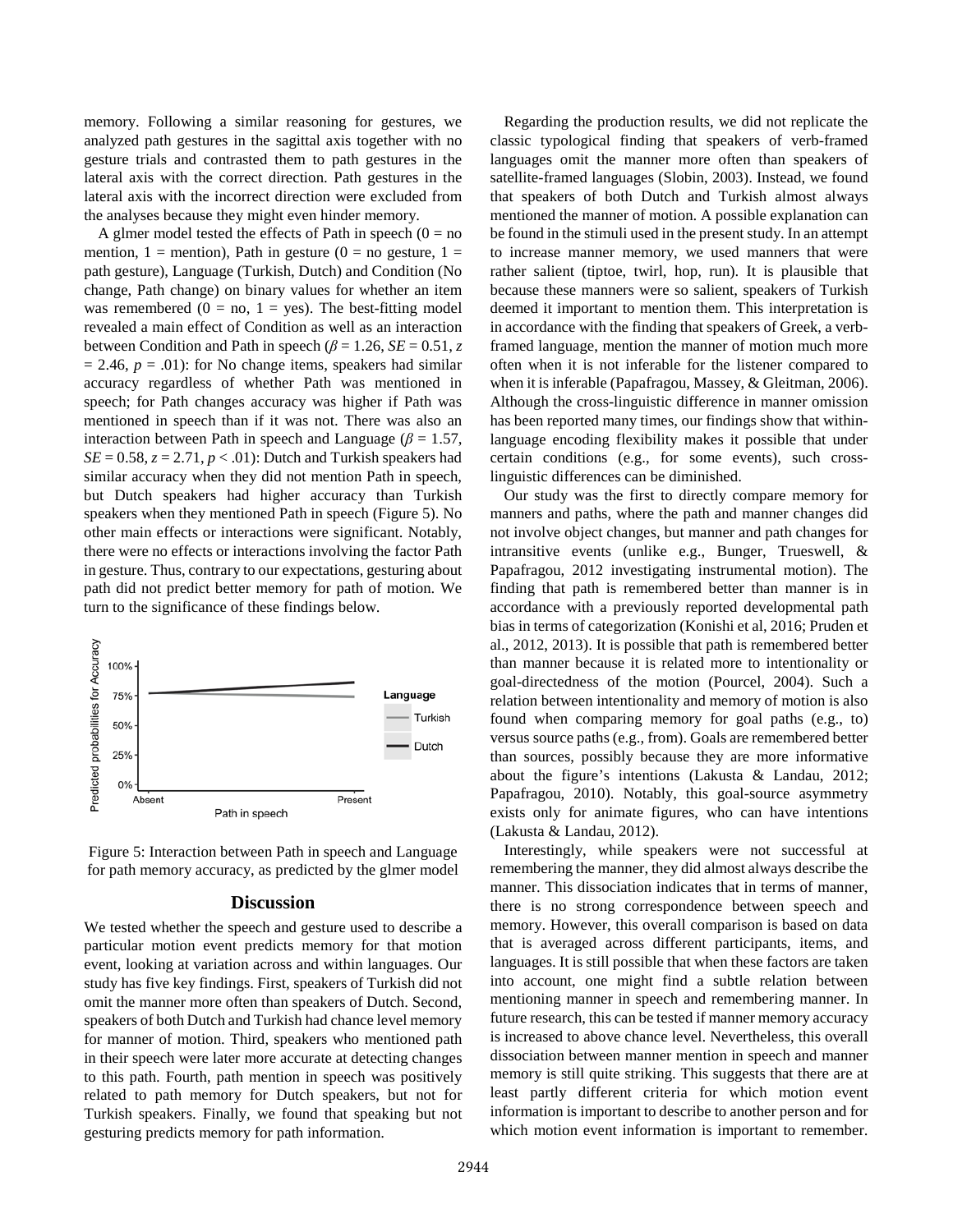For describing motion events to another person, manner of motion may be important when it is salient and not inferable. By contrast, for remembering motion events, path of motion may be important because it relates to the intentions of the figure.

In terms of the relation between descriptions and memory, we found that speakers who described a path in speech were more accurate at detecting changes to that path. This is consistent with a previous finding that speaking about path predicts better memory for path (Billman et al., 2000). It is also consistent with prior findings from other domains, demonstrating relations between how speakers describe and remember visual stimuli (e.g., eye-witness memory, Marsh, Tversky, & Hutson, 2005; picture recognition, Zormpa et al., 2018). Whether this relation between path speech and path change detection is causal is a question for further research.

In addition, the relation between path speech and path memory differed cross-linguistically: for Dutch speakers only, speaking about path predicted better memory for path. For Turkish speakers, path memory was similar regardless of whether path had been mentioned. This result might be due to cross-linguistic differences in how path was mentioned. For example, while Dutch speakers mentioned path in prepositions, Turkish speakers mentioned path mainly in verbs. Perhaps these are differentially related to memory. Another cross-linguistic encoding difference is that while Dutch speakers almost always used path prepositions that indicate the spatial relation between the figure and the landmark, Turkish speakers sometimes used unspecific verbs (e.g., to advance) to describe the path. Thus, if a Turkish speaker wants to mention path, specifically mentioning the relation to the landmark is optional. This greater optionality may have resulted in a weaker link between linguistically encoding the relation to the landmark in speech and remembering it. Further research is necessary to investigate these speculations. Either way, this interaction indicates that when linking typological differences to cognition, it is important to move from studying main effects of native language to investigating more subtle interactions of native language and descriptions.

Finally, we found no relation between co-speech gesture and memory. Importantly, path gestures typically co-occur with path speech. Therefore, this lack of a relation between gesture and memory can be interpreted to mean that path memory is equally accurate for speakers who speak and gesture about path, compared to speakers who only speak about path. The lack of a relation between path gesture and memory was surprising, given that previous research has shown a link between gesture production and event memory (Cook et al., 2010; Koranda & MacDonald, 2015). However, these studies differ from ours in one important respect: while we used motion events only, they either collapsed motion events with actions (Cook et al., 2010) or used actions only (Koranda & MacDonald, 2015). Perhaps the different memory results can be attributed to the differences between iconic co-speech gestures that describe actions versus gestures that describe paths of motion events. For example, action gestures might involve motor simulation more strongly than tracing path gestures (Hostetter & Alibali, 2008).

Either way, it appears that for the path of motion events, speech but not co-speech gesture predicts memory. There are two potential explanations of this finding. One possibility is that speech planning affects attention more than does cospeech gesture planning. Speech planning affects attention: while watching motion events to prepare for description, people look at the events in such a way that they can describe it later (Bunger et al., 2012; Flecken et al., 2015; Flecken, von Stutterheim, & Carroll, 2014; Papafragou et al., 2008; Trueswell & Papafragou, 2010). By contrast, because gestures do not follow such a strict system, their planning might have less of an impact on attention, and in turn have less of an impact on memory. Another possible explanation for why speech but not gesture predicts memory concerns the nature of speech and gesture representations. While speech is categorical and relies on discrete units, gesture is analogue and allows information to be conveyed imagistically (Cook, Yip, & Goldin-Meadow, 2012). Therefore, the verbal representation is an easier, more simplified version of the real event, compared to the gestural representation, and thus might be more useful as a memory cue.

In conclusion, the present study reveals differential contributions of speech and gesture in predicting motion event memory. Our findings underline that the relation between language and event memory is intricate and is influenced by subtle variations in how motion events are described within and across speakers of different languages.

# **Acknowledgments**

We acknowledge support from an NWO-VICI grant awarded to A.Ö.

#### **References**

- Bates, D., Mächler, M., Bolker, B., and Walker, S. (2015). Fitting linear mixed-effects models using lme4. *Journal of Statistical Software*, *67*(1), 1–48.
- Billman, D., Swilley, A., & Krych, M. (2000). Path and manner priming: Verb production and event recognition. *Proceedings of the 22nd Annual Conference of the Cognitive Science Society* (pp. 615-620). Hillsdale, NJ: Lawrence Erlbaum Associates.
- Bunger, A., Trueswell, J. C., & Papafragou, A. (2012). The relation between event apprehension and utterance formulation in children: Evidence from linguistic omissions. *Cognition*, *122*(2), 135-149.
- Cohen, R. L. (1989). Memory for action events: The power of enactment. *Educational Psychology Review*, *1*(1), 57- 80.